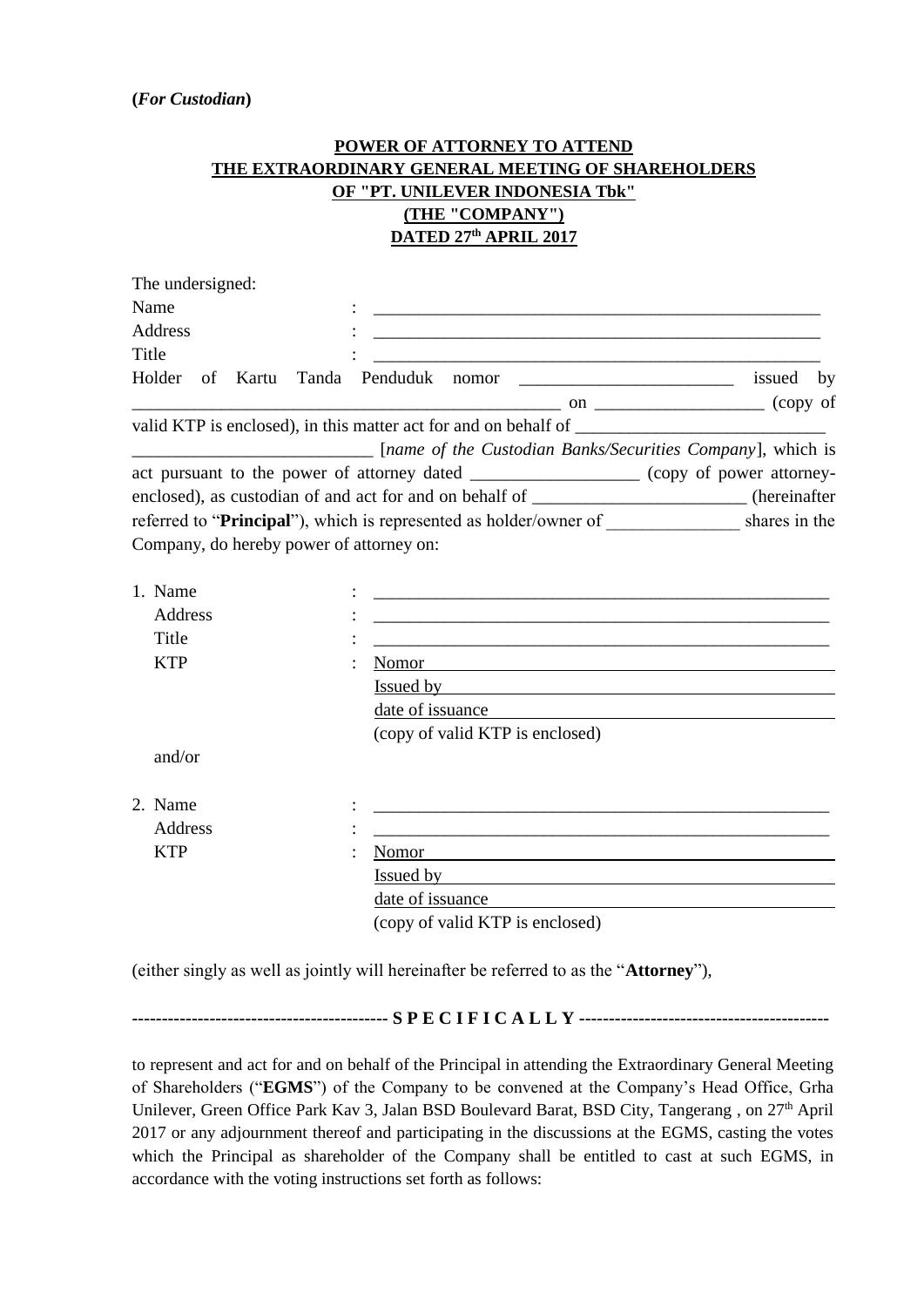| <b>AGENDA EGMS</b> |  |                                                                       | <b>VOTING INSTRUCTION</b> |         |  |
|--------------------|--|-----------------------------------------------------------------------|---------------------------|---------|--|
|                    |  |                                                                       | <b>In-Favor</b>           | Abstain |  |
|                    |  | The change of composition of the Board of<br>Directors of the Company |                           |         |  |
|                    |  |                                                                       |                           |         |  |

-This power of attorney has been conferred on the Attorney under the following conditions:

- a. this Power of Attorney shall not be amended and/or cancelled/withdrawn without prior written notification from the principal to the Board of Directors of the Company, such notification to be received by the Board of Directors of the Company no later than 3 (three) business days prior to the date of the EGMS and if the Board of a Director of the Company does not so receive such a written notification from the Principal, the Board of Directors of the Company is entitled to assume and conclude that this power of attorney is still valid at the date of the EGM, on  $21<sup>st</sup>$  April 2017;
- b. the Principal undertakes to fully accept and to ratify all actions performed by the Attorney on behalf of the Principal, by virtue of this power of attorney;
- c. the Principal confers this power of attorney with the right to delegate this power of attorney to other persons; and
- d. this power of attorney shall be effective as from the date  $26<sup>th</sup>$  April 2017.

|        | IN WITNESS WHEREOF, this power of attorney is executed in | on the |
|--------|-----------------------------------------------------------|--------|
| dav of |                                                           |        |

For the Principal,  $\blacksquare$ 

Stamp Duty Rp. 6.000,-

\_\_\_\_\_\_\_\_\_\_\_\_\_\_\_\_

Notes:

<sup>1.</sup> If this power of attorney is executed in the Republic of Indonesia, it must be signed with the stamp duty of Rp 6,000,- and the signature of the Principal and the date of the signing thereof shall be affixed on such stamp duty.

<sup>2.</sup> To the Shareholders having their registered address overseas, if this power of attorney is executed outside the Republic of Indonesia, this power of attorney shall be notarized and subsequently legalized by the Embassy/Consulate of the Republic of Indonesia having its jurisdiction covering the territory where this power of attorney will be signed, or in the absence of any Embassy/Consulate of the Republic of Indonesia, this power of attorney shall be legalized in accordance with the local rules.

<sup>3.</sup> A shareholder of the Company may be represented at the Meeting by one or more persons who is/are authorized to represent and act for and on behalf of the Principal according to the Articles of Association of the Principal, provided that (i) copy of the latest Articles of Association of the Principal prevailing at the date of the Meeting; and (ii) a document regarding the appointments of the incumbent Board of Directors and the Board of Commissioners or authorized party(ies) entitled to represent the Principal, accompanied with evidence of notification of their appointments to the Minister of Law and Human Rights of the Republic of